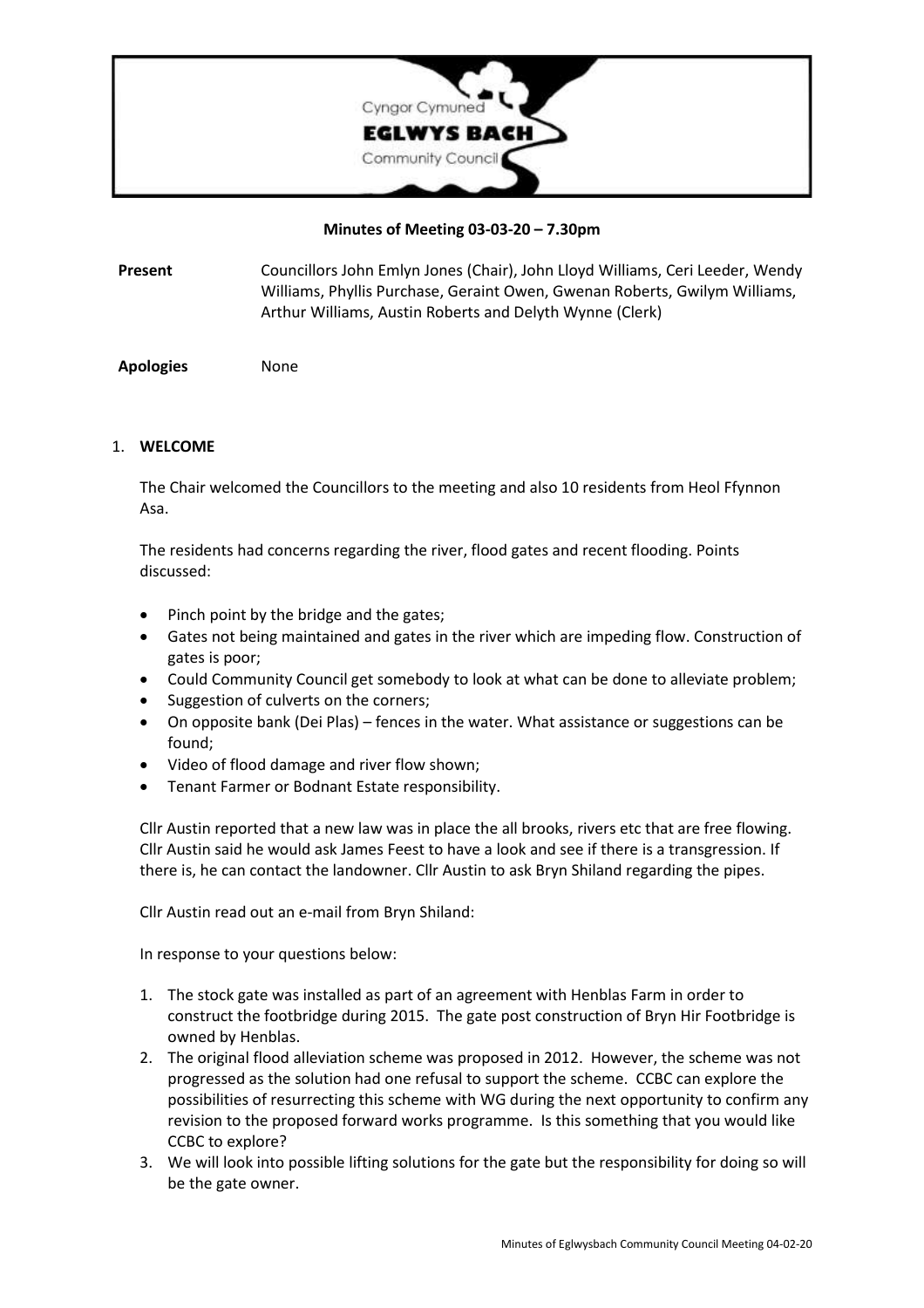

Please feel free to get in touch if you require any further information.

Cllr Austin has approached Mr Williams and asked regarding the gates. He is willing to look at a plan for the gates. If he turns this down Cllr Austin will ask CCBC for a flood defense system.

The Chair thanked Cllr Austin for his assistance and support during the flooding and his liaison with CCBC officers to keep Ty Gwyn Road open.

Cllr Austin to look into the matter further.

## 2. **APOLOGIES**

See above.

## 3. **DECLARATION OF INTEREST**

Councillors Wendy, Arthur a John – Eglwysbach Show; Councillor Gwilym – Ysgol Eglwys Bach.

4. **MINUTES** – To confirm, approve and sign the minutes of the last meeting (04/02/20).

The 04/02/20 minutes were confirmed correct by Cllr Geraint and seconded by Cllr Phyllis.

Change to minutes - Geraint Wern's hedge not cemetary.

#### 5. **MATTERS ARISING**

• **Bank Mandate:**

Cllr Gwenan has received her new driving licence but the address is incorrect therefore cannot go to the bank as yet.

• **Bryn Hir Road pipe:**

Has been done.

• **Trees by Cilgeran:**

Y Clerk has drafted a letter to the residents (Mr a Mrs Quick) to draw their attention to the matter – awaiting a response.

- **Trees in the Public Cemetery:** The work has been done by Keith Webber.
- **Cemetery hedge:** Wil Williams has not cut the hedge as yet.
- **X19 Bus Route:**

We have received a response from Llew Jones Company: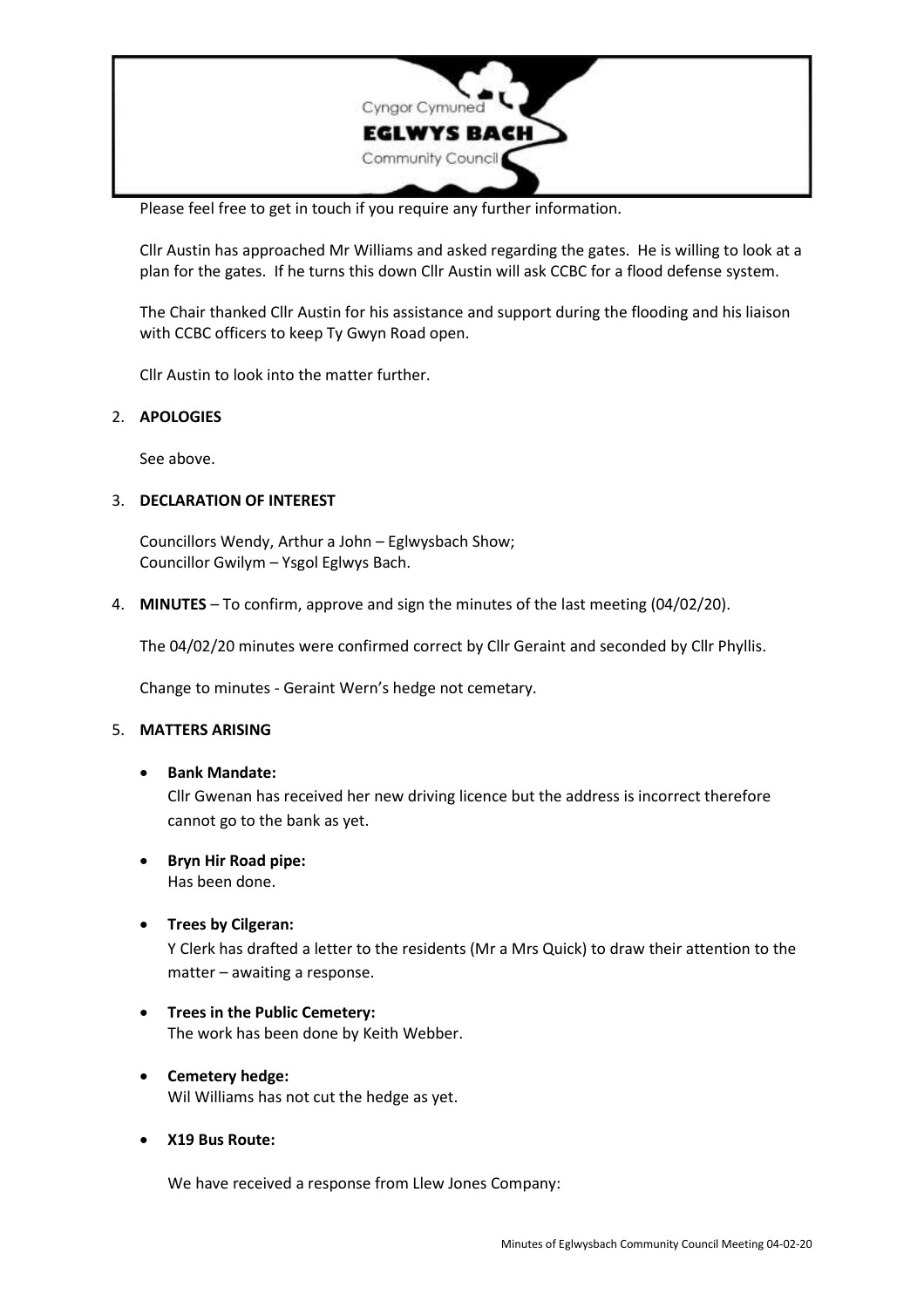

We are making significant changes to service in July to coincide with the introduction of IRT by CCBC and extending the X19 to Eglwysbach is one option under consideration.

I will update you as we make decisions on this going forward as making changes to a bus service is never easy.

# • **Grass Cutting tender 2020-2022:**

Two tenders were received. Following a discussion Cllr Austin proposed accepting the lowest price. Cllr John seconded the proposal. All Councillors agreed. The Clerk to respond to the two applicants.

Green Sub-Committee has met and would like one or two areas of the village in a more natural state. Cllr Ceri has met with Bodnant's head gardner who is willing to provide assistance, seeds etc. Councillors were happy. Cllr Ceri to discuss with Wil.

## • **Eglwys Bach and Area Agricultural and Horticultural Society – contribution:**

Cllr Geraint proposed £1,000 and Cllr Austin seconded the proposal. All Councillors agreed. Councillors Wendy, John and Arthur did not take part in the discussion.

## • **Chwarael y Nant path:**

Cllr Austin will be assisted by the CCBC's legal department to fill in the form on the 11th of March.

# • **Green Committee Report (Ceri, Wendy and Gwilym):**

Councillor Ceri reported that:

- the committee met on the 25/02/20. At present the committee has a number of members and a Facebook page – greeneglwysbachgwyrdd;
- the committee has liaised with CCBC (Philip Vipond) over the cutting of paths in green spaces, and leaving wild flowers. But nothing can be done until lockdown is eased;
- the committee has also liaised with the school but again, nothing can happen until lockdown eases.

#### 6. **PLANNING**

• 0/47116 - Mr Daniel Jones Proposal: Provide a 4m wide x 2m deep retractable canopy above the ice cream kiosk window on the Pavilion buildings south east elevation. Location: Bodnant Pavilion Tearoom, Bodnant Road, Eglwysbach, Conwy LL28 5RE

No objection.

• 0/47065 – Bodnant Estate Proposal: Proposed conversion and change of use of existing agricultural building into office/light industrial/commercial use (B1/B2 & B8). Location: Bont Newydd Barn, Ffordd Ty Gwyn, Eglwysbach, Conwy LL28 5RN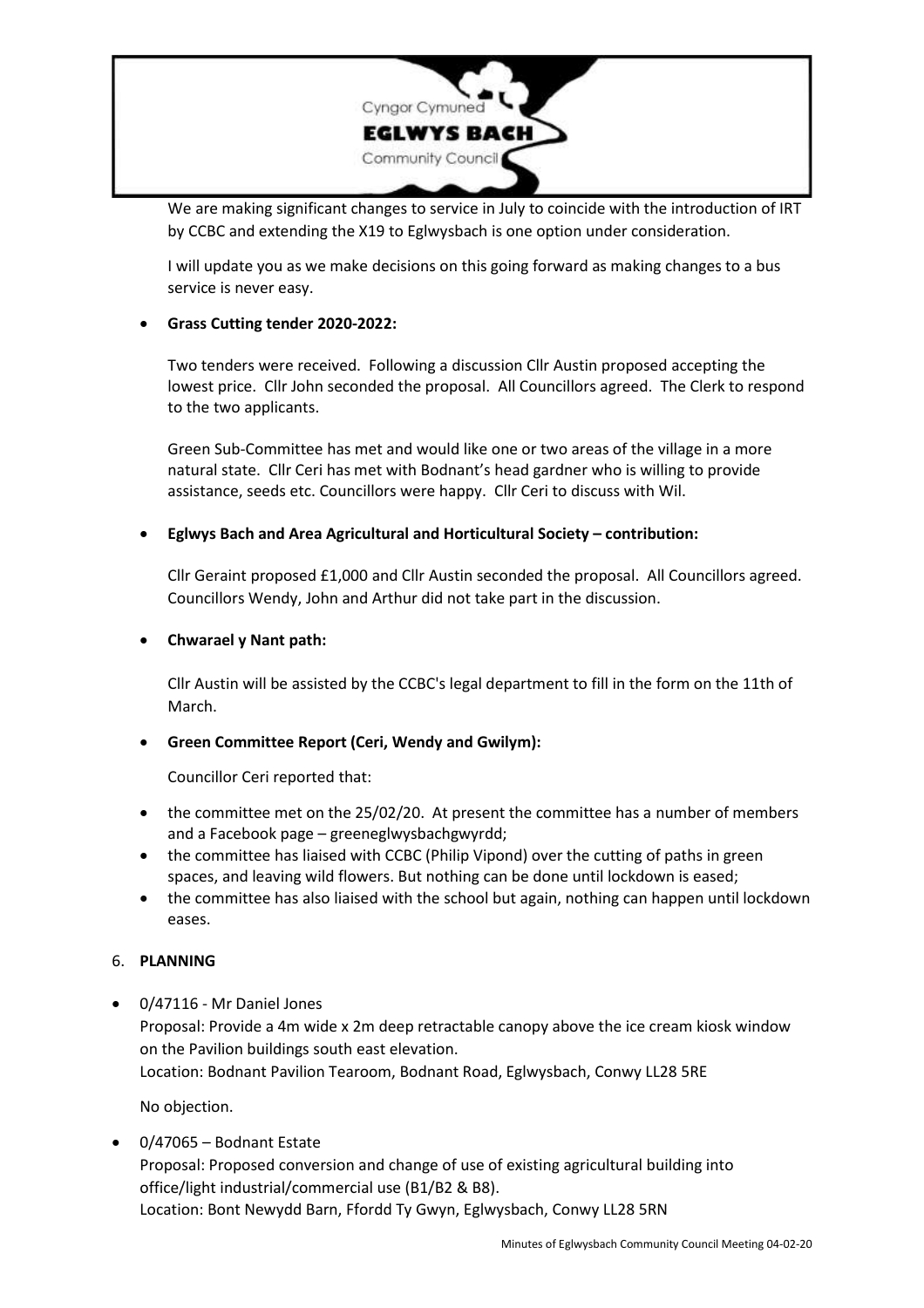

# • 0/47066 – Bodnant Estate

Proposal: Proposed conversion and change of use of existing agricultural building into office/light industrial/commercial use (B1/B2 & B8) (Listed Building Consent). Location: Bont Newydd Barn, Ffordd Ty Gwyn, Eglwysbach, Conwy LL28 5RN

Councillors felt that they didn't want the ethos of the building to be ruined and the plan could be more sensitive to the surroundings. Whilst they welcomed that the building would be preserved, they believed that it was over development of the site. Councillor Ceri to write a further statement to be sent to CCBC planning department.

## 7. **FINANCIAL REPORT**

Current - £6,263.18 Burial - £839.20 Deposit - £2,076.05

# **Cheques:**

## **Current:**

- Sue Hayward (Llnau Toiledau) £98.00
- Delyth Wynne (Clerk) £200.00
- HMRC £50.00
- Delyth Wynne (Stamps) £9.00
- Delyth Wynne (Stationery) £7.53
- Un Llais Cymru (Membership) £143.00
- Eglwys Bach and District Agricultural and Horticultural Show £1,000
- Rowen YFC (Contribution) £50.00
- Ysgol Eglwys Bach (Contribution) £200.00
- J R Dowell (Hugh Spencer & Co) (Noticeboard) £135.00
- **Burial:**

None.

# 8. **CORRESPONDENCE**

• **E-Mail: Rowen YFC – financial support:**

Cllr John proposed £50.00. Cllr Gwenan seconded his proposal. All Councillors agreed.

# • **E-Mail: Eglwys Bach School – financial support:**

Cllr Arthur proposed £200. Cllr Austin seconded his proposal. All Councillors agreed.

# • **Letter: CCBC – Delivering services:**

Form has been completed.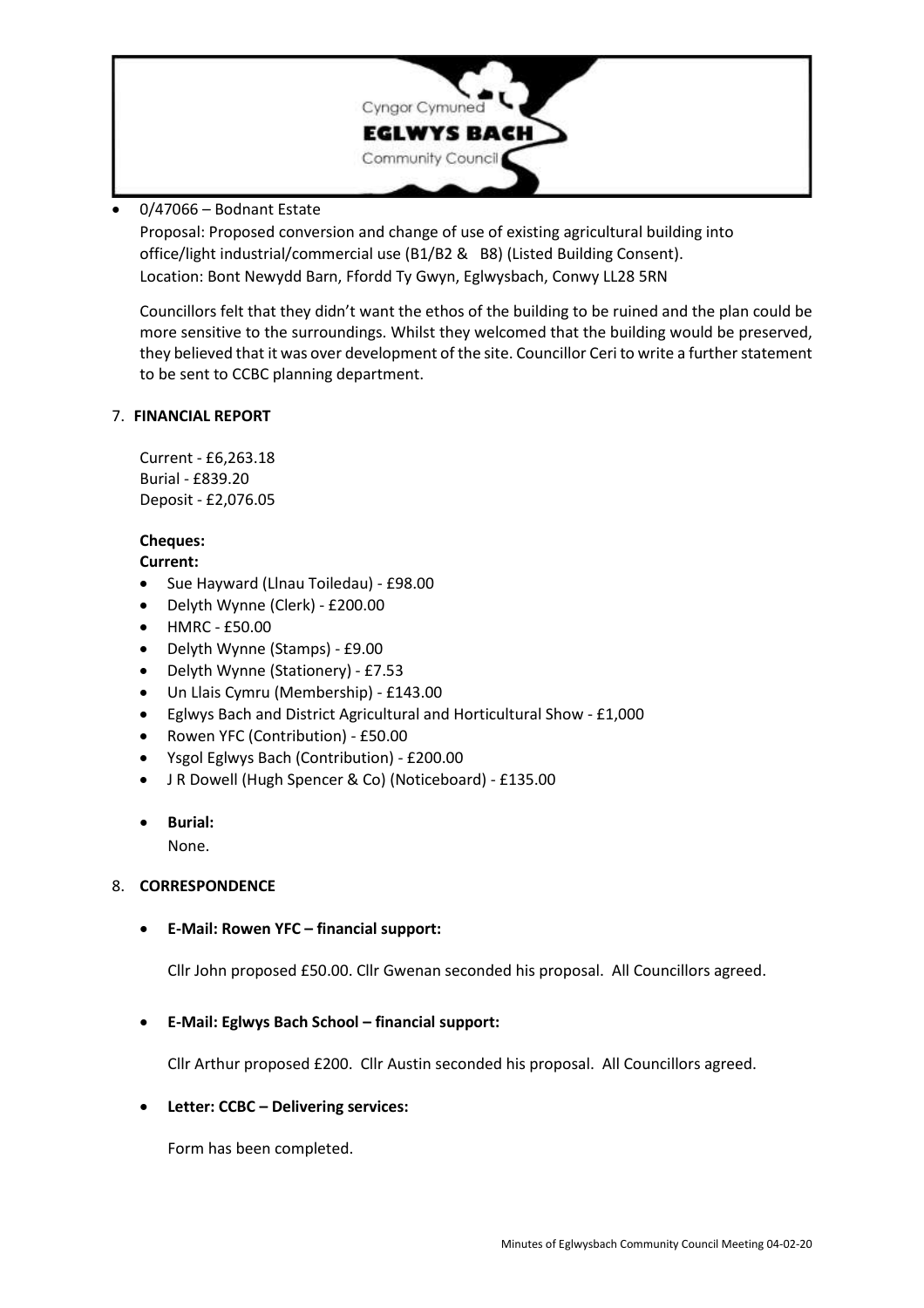

• **E-Mail: CCBC – Public Call Box removal/90 day consultation:**

Letter received from BT regarding the formal consultation process regarding their current programme of intended public payphone removals with a list of payphones proposed for removal and usage figures for the last 12 months. One of the public payphones is at Taly-Cafn.

It was decided to respond to the consultation by noting that Tal-y-Cafn is:

- on the A470 Trunk Road;
- an accident blackspot;
- an area with no mobile coverage.
- **Letter: Conwy Urdd Office – letter of thanks:**

Noted for information.

• **Letter/E-Mail: Theatr Bara Caws – letter of thanks:**

Noted for information.

• **Invoice/Membership Conwy: One Voice Wales:**

Invoice to be paid.

• **Invitation: Campaign for the Protection of Rural Wales - Conwy Village Award 2020:**

Noted for information.

• **E-Mail: Welsh Government - Independent Remuneration Panel for Wales - statement of payments return for 2018/2019:**

Noted for information.

• **E-Mail: Welsh Audit Office - Consultation on Future Audit [Arrangements](https://www.audit.wales/about-us/consultations) for Community [Councils](https://www.audit.wales/about-us/consultations) in Wales:**

The Chair to respond.

• **E-Mail: CCBC - Local Places for Nature:**

Noted for information.

• **Llangollen International Musical Festival - financial contribution:**

It was decided not to give a financial contribution.